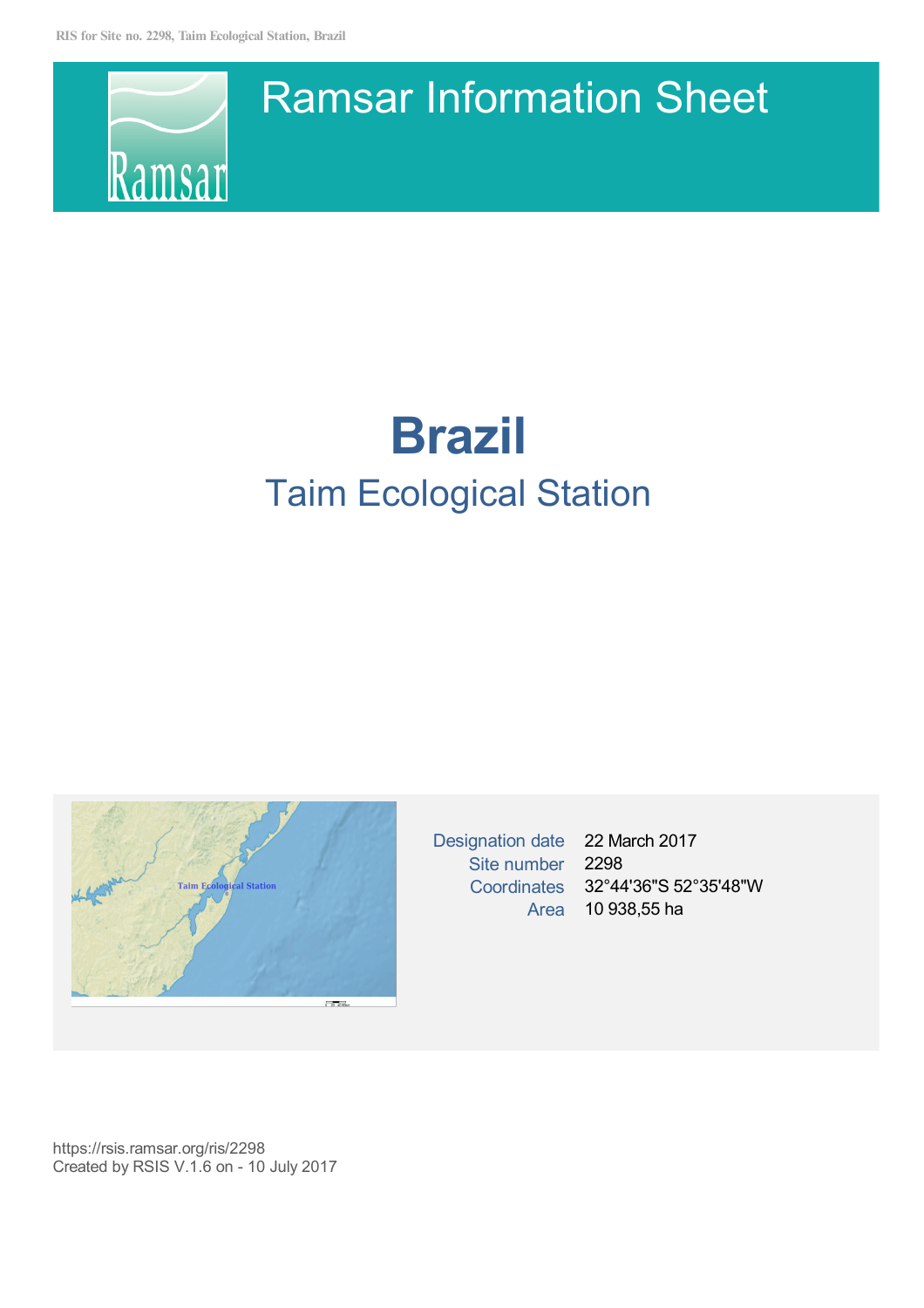# Color codes

Fields back-shaded in light blue relate to data and information required only for RIS updates.

Note that some fields concerning aspects of Part 3, the Ecological Character Description of the RIS (tinted in purple), are not expected to be completed as part of a standard RIS, but are included for completeness so as to provide the requested consistency between the RIS and the format of a 'full' Ecological Character Description, as adopted in Resolution X.15 (2008). If a Contracting Party does have information available that is relevant to these fields (for example from a national format Ecological Character Description) it may, if it wishes to, include information in these additional fields.

# 1 - Summary

## **Summary**

Taim Ecological Station stands out as one of the richest areas for aquatic birds in South America, with residents, breeding and wintering at the southernmost areas of the Nearctic. It is important to highlight its value as genetic and landscape heritage, due to the great biological diversity and existing ecosystems, and for being one of the remnants of this type of ecosystem. The Taim wetland has a very important role in maintaining the ecological balance of the area. Among its functions it should be cited, food production, biodiversity conservation, containment of flooding and pollution control. The most important processes in this ecosystem are the generation of soil, plant production and nutrient, water and biodiversity storage (NEMA, 2008). it is also part of the Atlantic Forest Biosphere Reserve, which highlights the ecological relevance of this ecosystem (UNESCO, 1999; Burger, 2002)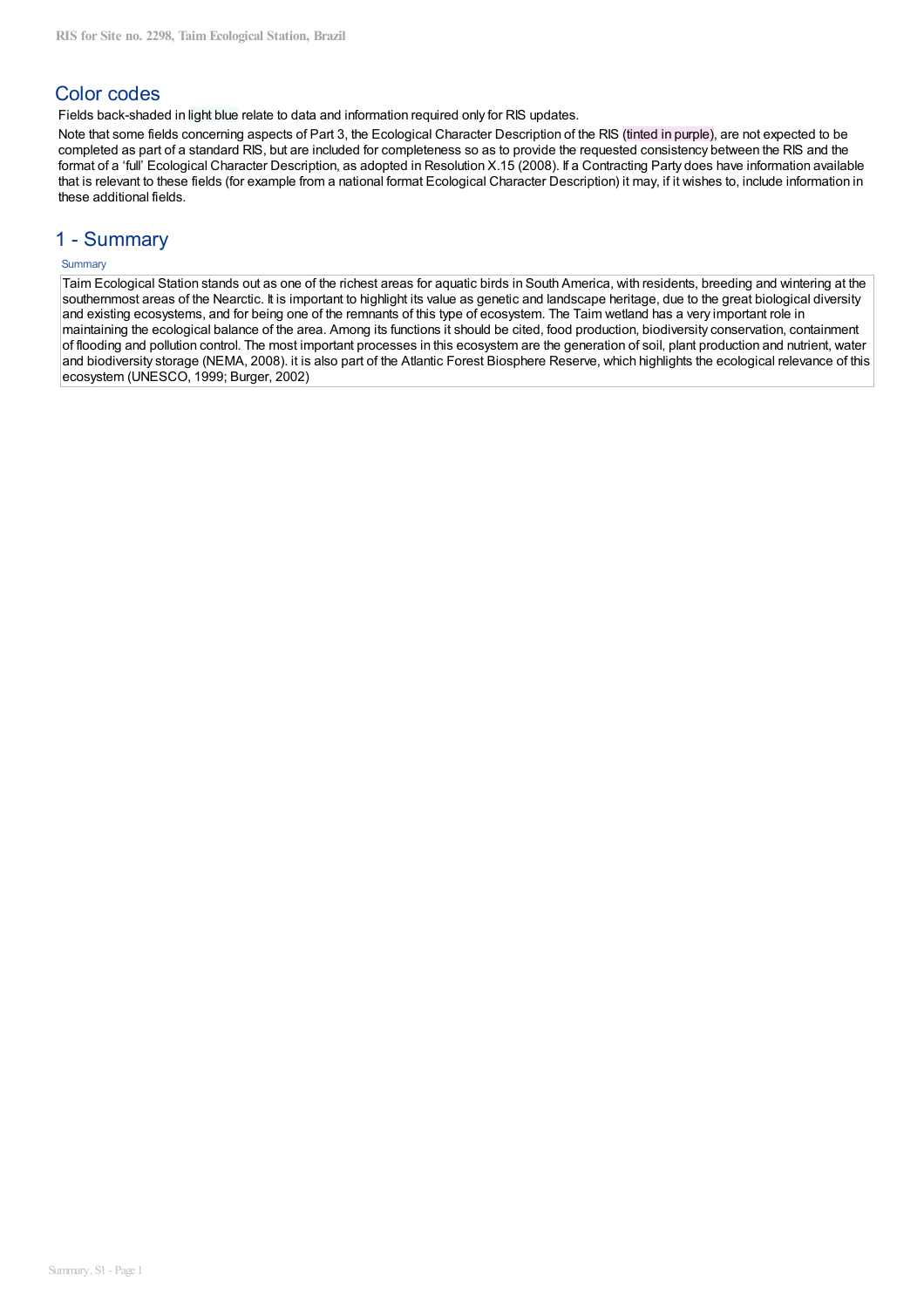# 2 - Data & location

# 2.1 - Formal data

#### 2.1.1 - Name and address of the compiler of this RIS

#### Compiler 1

| Name   Ana Carolina Cotta de Mello Canary                                                                                                             |
|-------------------------------------------------------------------------------------------------------------------------------------------------------|
| Institution/agency   Estação Ecológica do Taim                                                                                                        |
| Estação Ecológica do Taim – BR 471, km 537 - Caixa Postal 28 – Avenida Rio Grande n°45 – AC<br>Postal address Cassino/Rio Grande - RS - CEP 96207-970 |
| E-mail $\vert$ carolcanary@gmail.com                                                                                                                  |
| Phone   55 53 35033151                                                                                                                                |

2.1.2 - Period of collection of data and information used to compile the RIS

| From year $ 2013$ |  |
|-------------------|--|
| To year $ 2013$   |  |

#### 2.1.3 - Name of the Ramsar Site

Official name (in English, French or **French or Taim Ecological Station** 

# 2.2 - Site location

#### 2.2.1 - Defining the Site boundaries

b) Digital map/image <1 file(s) uploaded>

Former maps  $\vert 0$ 

#### Boundaries description

On July 21, 1986 the wetland of Taim was promoted to a Federal Conservation Unit (Decree n ° 92.963) (Appendix 2), creating the Taim Ecological Station with 10.764 hectares. The Taim Ecological Station was formed by four polygonal that had already been bought by federal government. The primary goal is to protect samples from Southern Wetlands and endangered Wildlife, besides preserving an area used by several migratory birds. Currently the Taim Ecological Station is in process of expansion to 32.800 hectares, thus encompassing the area that was originally enacted as public utility with the objective of protecting wetland systems.

#### 2.2.2 - General location

| a) In which large administrative region does<br>the site lie? Rio Grande do Sul |  |
|---------------------------------------------------------------------------------|--|
|                                                                                 |  |
| h) What is the nearest town or population Rio Grande                            |  |

#### 2.2.3 - For wetlands on national boundaries only

a) Does the wetland extend onto the territory of one or more other Yes  $\bigcirc$  No ( countries?

b) Is the site adjacent to another designated Ramsar Site on the Yes  $\bigcirc$  No ( territory of another Contracting Party?

#### 2.2.4 - Area of the Site

Official area, in hectares (ha): 10938.55

Area, in hectares (ha) as calculated from

**GIS** boundaries 10938.55

#### 2.2.5 - Biogeography

| Biogeographic regions                |                             |  |  |  |  |  |  |
|--------------------------------------|-----------------------------|--|--|--|--|--|--|
| Regionalisation scheme(s)            | <b>Biogeographic region</b> |  |  |  |  |  |  |
| Other scheme (provide<br>name below) | coastal plain               |  |  |  |  |  |  |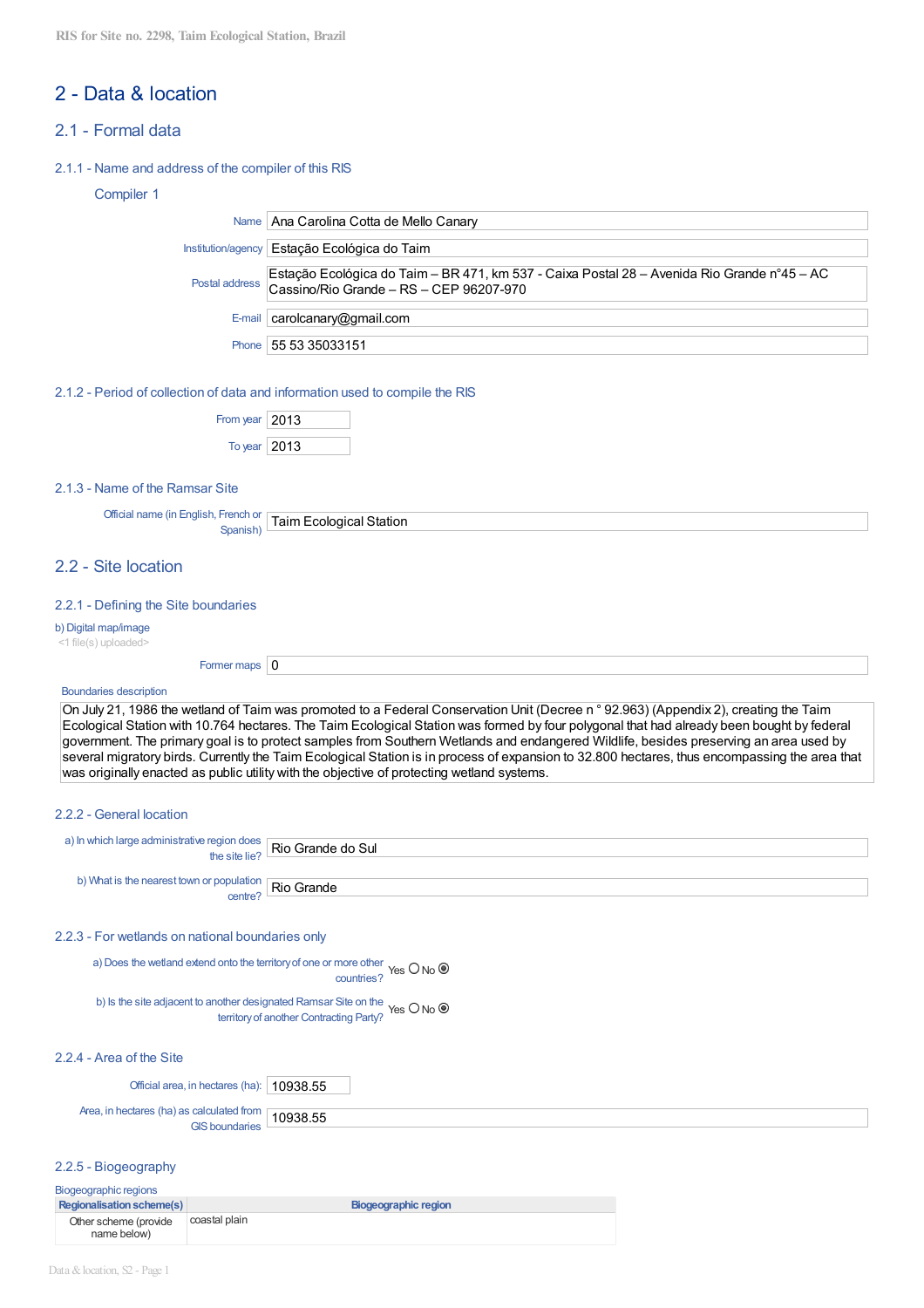Other biogeographic regionalisation scheme

Federal University of Santa Maria.Continous Forest Inventory.Accessed on October 16, of 2012. http://w3.ufsm.br/ifcrs/frame.htm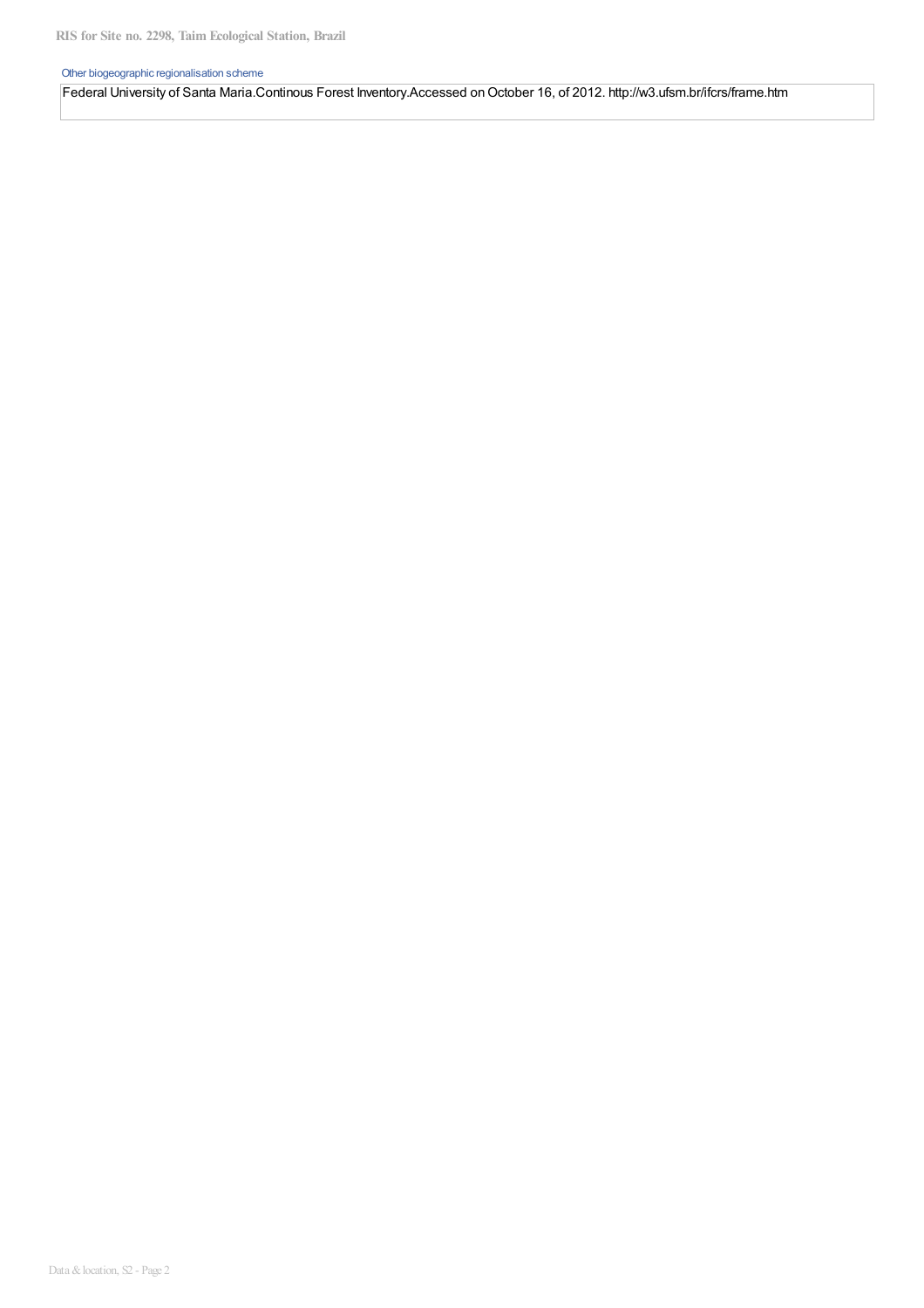# 3 - Why is the Site important?

#### 3.1 - Ramsar Criteria and their justification

#### Criterion 1: Representative, rare or unique natural or near-natural wetland types

Hydrological services provided The Coastal Plain of Rio Grande do Sul is a unique environment in Brazil. Some of its most striking features are its very recent geological formation, caused by marine transgressions and regressions of the Holocene, and a peculiar geographical position, which submits it to the Subtropical Convergence and a climate with strong marine influence. Within this biogeographical unit, Coastal Plain, wetlands inserted in the Taim Ecological Station are the most representative of this unique wetland ecosystem (Tucci et al., 1996;Carvalho& Ozorio, 2007).Of the total area of ESEC Taim, about 60% is occupied by the wetland Taim, is still within the same lakes Jacaré and Nicola, and the northern part of Mangueira Lagoon (Tucci et al., 1996). The structure of the wetland Taim (vegetation, topography, channels, etc.) controls the exchange of water between this system and the Mangueira Lagoon. Indirectly, the Wetland of Taim regulates the amount of water stored in Mangueira Lagoon (Tassi, 2008). This area also makes the maintenance of ground water sources adjacent ecosystems (Tucci et al., 1996). The wetlands Taim reduces the flow velocity, provided the vegetation attenuates flow, controlling erosion and subsequently reducing the amount of sediment transported downstream. The process of removing nutrients and pollutants by "filtering" of the water inside this wetland also returns to improved water environment (Tassi, 2008). Moreover, this reduction in speed helps regulate the climate. All this makes the ESEC Taim a representative wetland area and important to the hydrologic cycle.

#### Criterion 2 : Rare species and threatened ecological communities

#### **■** Criterion 3 : Biological diversity

Justification The ESEC Taim stands out among the current areas of Coscoroba coscoroba, the Coastal Plain (East and South region), associated with coastal lagoons and coastal fields. The Taim Ecological Station, in this context, harbors a high biodiversity in the region, due to the Atlantic Forest which is considered a biodiversity hotspot (IC, 2007), providing a haven for species typical of this type of environment. In addition, it shelters a unique environment of the coastal plain. The Taim Ecological has two endemic species of spiders: Nesticus taim (Ott & Lise, 2002) e Latonigea taim (Ott et al., 2012).

#### $\boxtimes$  Criterion 4 : Support during critical life cycle stage or in adverse conditions

#### ■ Criterion 7 : Significant and representative fish

Justification The Taim Ecological Station has a diversity of 63 fish species known (Garcia et al, 2006; Correa et al, 2011) (Appendix 6). However, few studies have been conducted in the area. A study of Odentesthes humensis recorded the highest occurrence of this species within coastal lagoons of Mirim and Mangueira, which includes the area of the ESEC Taim (Bemvenuti, 2002). In the ESEC Taim, there are some endemic fish species of the Coastal Plain, such as Odentesthes mirinensis, Odontesthes aff, Perugiae, Odontesthes retropinnis, Austrolebias wolterstorffi and Hisonotus taimensis. Furthermore, there is the presence of Austrolebias cf. charrua, endemic and threatened species according to the Brazilian list of threatened species (Appendix 3).

#### 3.2 - Plant species whose presence relates to the international importance of the site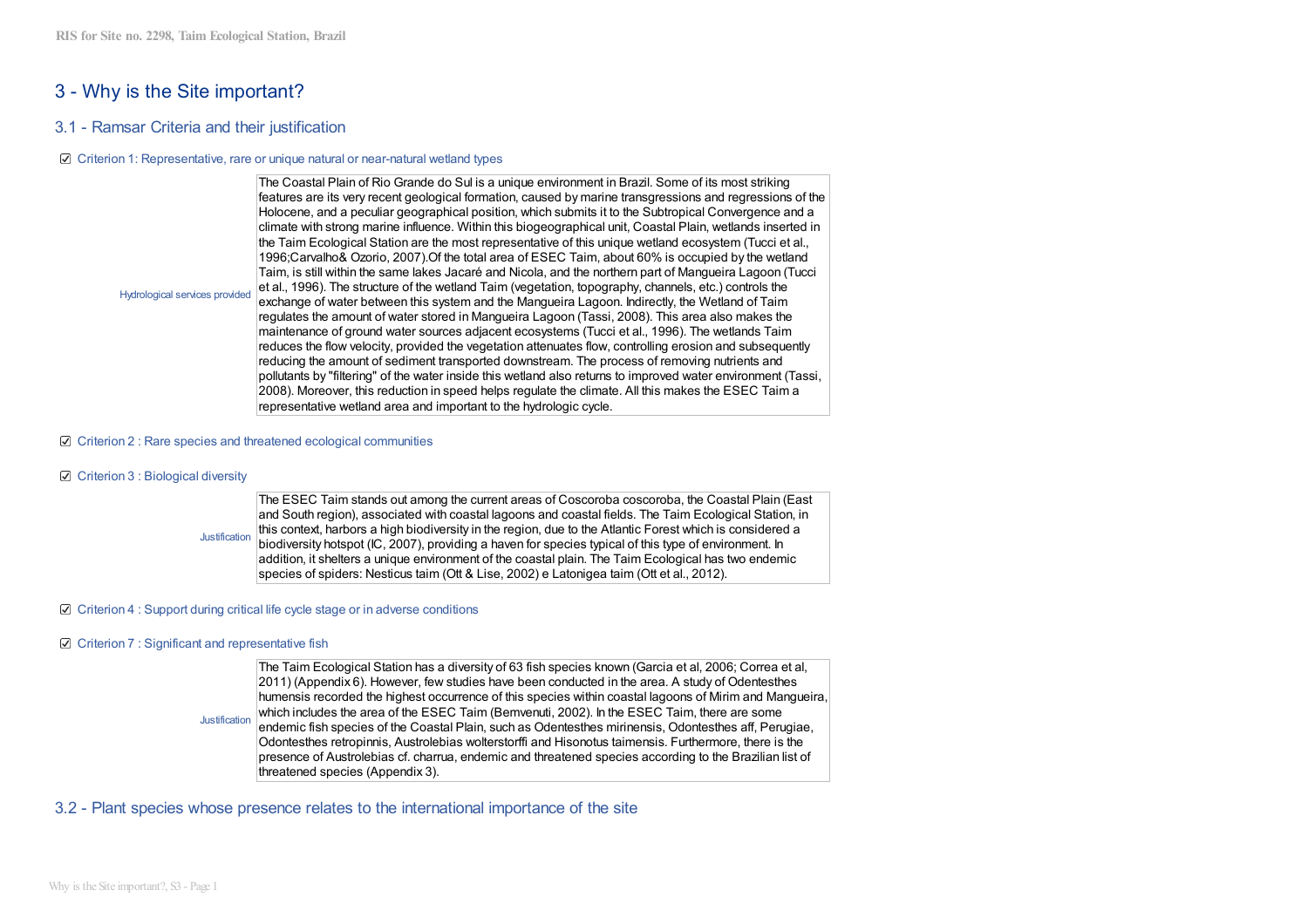| Scientific name                                       | <b>Common name</b> | <b>Criterion 2</b> | <b>Criterion 3</b> | <b>Criterion 4</b> | <b>IUCN</b><br>Red<br>List | <b>CITES Appendix I</b>  | <b>Other status</b> | <b>Justification</b> |
|-------------------------------------------------------|--------------------|--------------------|--------------------|--------------------|----------------------------|--------------------------|---------------------|----------------------|
| Acanthosyris spinescens                               |                    | ┍                  | г                  | О                  |                            | ╒                        |                     |                      |
| Azolla caroliniana                                    |                    | ┌                  | Г                  | O                  |                            | ◠                        |                     |                      |
| Jodina rhombifolia<br>- 3                             |                    | ┍                  | г                  | О                  |                            | ▭                        |                     |                      |
| Lemna valdiviana                                      |                    | ┍                  | Г                  | О                  |                            | ┌                        |                     |                      |
| Limnobium laevigatum                                  |                    | ┍                  | г                  | П                  |                            | $\overline{\phantom{0}}$ |                     |                      |
| Myrcianthes cisplatensis                              |                    | ╒                  | г                  | Ω                  |                            | $\overline{\phantom{0}}$ |                     |                      |
| Pavonia rosengurttii                                  |                    | ╒                  | г                  | П                  |                            | $\overline{\phantom{0}}$ |                     |                      |
| Pistia stratiotes<br>m.                               |                    | ╒                  | П                  | П                  |                            | $\overline{\phantom{0}}$ |                     |                      |
| Salvinia biloba<br>4                                  |                    | ╒                  | г                  | П                  |                            | $\overline{\phantom{0}}$ |                     |                      |
| Wolffiella oblonga                                    |                    | ╒                  | П                  | П                  |                            | $\overline{\phantom{m}}$ |                     |                      |
| Zizaniopsis bonariensis<br>$\mathbf{R}^{\mathcal{S}}$ |                    | ╒                  | г                  | г                  |                            |                          |                     |                      |

# 3.3 - Animal species whose presence relates to the international importance of the site

| Phylum                   | <b>Scientific name</b>                             | <b>Common name</b>                 | <b>Species</b><br>qualifies<br>under<br>criterion | <b>Species</b><br>contributes<br>under<br>criterion<br>2 4 6 9 3 5 7 8 | Pop. Period of pop. Est. occurrence Red Appendix Appendix | $\%$<br><b>IUCN</b><br>1)<br>List | <b>CITES</b> | <b>CMS</b> | <b>Other Status</b> | <b>Justification</b> |
|--------------------------|----------------------------------------------------|------------------------------------|---------------------------------------------------|------------------------------------------------------------------------|-----------------------------------------------------------|-----------------------------------|--------------|------------|---------------------|----------------------|
| <b>Birds</b>             |                                                    |                                    |                                                   |                                                                        |                                                           |                                   |              |            |                     |                      |
| CHORDATA/<br><b>AVES</b> | <b>Anas flavirostris</b><br><b>Ha</b>              | Speckled Teal                      | 00000C                                            |                                                                        |                                                           | LC<br>88                          | $\Box$       |            |                     | breeding             |
| CHORDATA/<br>AVES        | Anas georgica<br>黒紅今                               | Yellow-billed<br>Pintail           | <u>oøooonna</u>                                   |                                                                        |                                                           | <b>LC</b><br>ON                   |              |            |                     | breeding             |
| CHORDATA/<br><b>AVES</b> | Bartramia<br>Iongicauda<br><b>Made</b>             |                                    | IZ                                                |                                                                        |                                                           | <b>LC</b><br>ON                   | $\Box$       | С          |                     | resting and feeding  |
| CHORDATA/<br><b>AVES</b> | Calidris alba<br><b>HEL</b> 9                      | Sanderling                         | 000000                                            | nп                                                                     |                                                           | LC<br><b>SS</b>                   | $\Box$       | Ċ          |                     | resting and feeding  |
| CHORDATA/<br><b>AVES</b> | Calidris canutus<br><b>o</b> ea<br>$\bullet$       | Red Knot                           | $\Box$ M                                          |                                                                        |                                                           | NT<br><b>SH</b>                   | ◡            |            |                     | resting and feeding  |
| CHORDATA/<br><b>AVES</b> | Circus cinereus<br>$\frac{1}{2}$ and $\frac{1}{2}$ | Cinereous Harrier <b>200000000</b> |                                                   |                                                                        |                                                           | LC<br>63                          |              | C          | W                   | National Legislation |
| CHORDATA/<br>AVES        | Coscoroba<br>coscoroba<br><b>HEL</b> 9             | Coscoroba Swan                     | 00000000                                          |                                                                        |                                                           | <b>LC</b><br>ON                   | $\Box$       | С          |                     | <b>Nesting</b>       |
| CHORDATA/<br>AVES        | Cygnus<br>melancoryphus<br>a.<br>$\bullet$<br>61.  | <b>Black-necked</b><br>Swan        |                                                   | 00000000                                                               |                                                           | <b>LC</b><br>ON                   | $\Box$       | С          |                     | nesting              |
| CHORDATA/<br><b>AVES</b> | <b>Diomedea</b><br>dabbenena<br>÷                  | <b>Tristan Albatross</b>           | <u> Maaaaaan</u>                                  |                                                                        |                                                           | <b>CR</b><br><b>ON</b>            | $\Box$       | С          |                     |                      |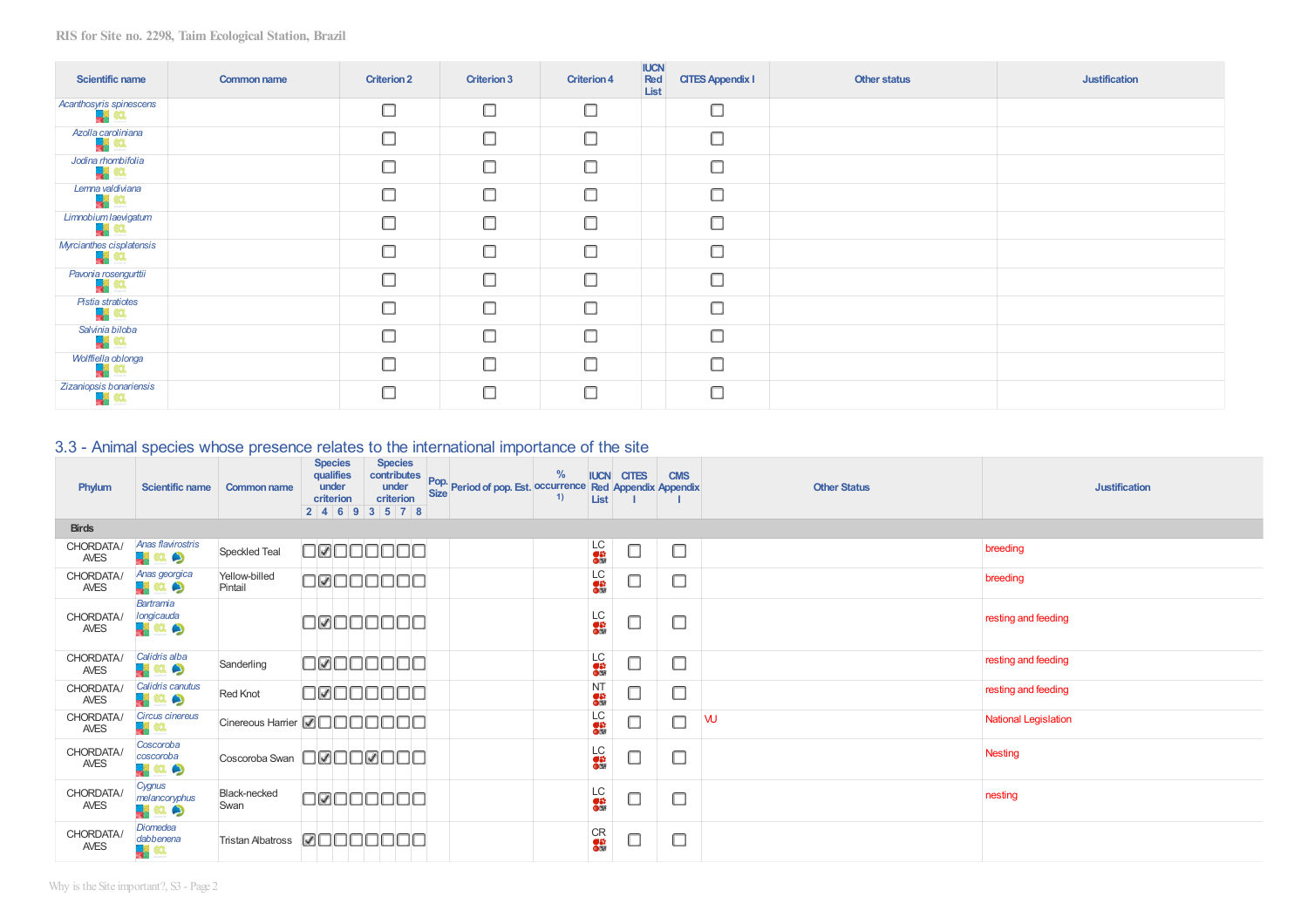| Phylum                             | <b>Scientific name</b>                                                   | Common name                                                              | <b>Species</b><br>qualifies<br>under<br>criterion<br>2 4 6 9 3 5 7 8 | <b>Species</b><br>contributes<br>under<br>criterion | Pop.<br>Period of pop. Est. Occurrence Red Appendix Appendix<br><b>Size</b> | $\%$<br>1) | List                     | <b>IUCN CITES</b><br>-1  | <b>CMS</b>               | <b>Other Status</b> | <b>Justification</b>        |
|------------------------------------|--------------------------------------------------------------------------|--------------------------------------------------------------------------|----------------------------------------------------------------------|-----------------------------------------------------|-----------------------------------------------------------------------------|------------|--------------------------|--------------------------|--------------------------|---------------------|-----------------------------|
| CHORDATA/<br><b>AVES</b>           | Diomedea<br>epomophora<br>÷                                              | Royal Albatross;<br>Southern Royal<br>Albatross                          | <b>ØOOOOOOO</b>                                                      |                                                     |                                                                             |            | W<br>os:                 | О                        | $\Box$                   |                     |                             |
| CHORDATA/<br><b>AVES</b>           | Diomedea exulans<br>÷<br>61.                                             | Wandering<br>Albatross                                                   | 0000000                                                              |                                                     |                                                                             |            | W<br><b>Si</b>           | $\Box$                   | $\Box$                   |                     |                             |
| CHORDATA/<br><b>AVES</b>           | Diomedea<br>sanfordi<br>7<br>61.                                         | Northern Royal<br>Albatross                                              | ⊽⊏                                                                   | JE 10 10 10                                         |                                                                             |            | <b>NT</b><br>os:<br>Olif | О                        | $\Box$                   | EN                  | <b>National Legislation</b> |
| CHORDATA/<br><b>AVES</b>           | Larus atlanticus<br>黒紅の                                                  | Olrog's Gull                                                             | <b>ØOOOOOO</b>                                                       |                                                     |                                                                             |            | NT<br><b>OS</b>          | $\Box$                   | ☑                        |                     |                             |
| CHORDATA/<br>AVES                  | Limosa<br>haemastica<br>黒紅の                                              |                                                                          | <u>ovooooo</u>                                                       |                                                     |                                                                             |            | LC<br>otii               | О                        | $\Box$                   |                     | resting and feeding         |
| CHORDATA/<br><b>AVES</b>           | <b>Pluvialis dominica</b><br><b>Ha</b>                                   | American Golden<br>Plover; American<br>Golden-Plover                     | NØNNNNNN                                                             |                                                     |                                                                             |            | LC<br><b>OF</b>          | $\Box$                   | O                        |                     | resting and feeding         |
| CHORDATA/<br><b>AVES</b>           | Procellaria<br>aequinoctialis<br><b>Be</b> ea                            | White-chinned<br>Petrel                                                  | 0000000                                                              |                                                     |                                                                             |            | W<br><b>Si</b>           | О                        | u                        |                     |                             |
| CHORDATA/<br><b>AVES</b>           | Procellaria<br>conspicillata<br>÷<br>ю                                   | <b>Spectacled Petrel</b>                                                 | <b>00000000</b>                                                      |                                                     |                                                                             |            | W<br>otii                | $\Box$                   | $\Box$                   |                     |                             |
| CHORDATA/<br><b>AVES</b>           | <b>Thalassarche</b><br>chlororhynchos<br>$\frac{1}{2}$ and $\frac{1}{2}$ | <b>Atlantic Yellow-</b><br>nosed Albatross;<br>Yellow-nosed<br>Albatross | <b>00000000</b>                                                      |                                                     |                                                                             |            | EN<br>$\frac{1}{2}$      | О                        | $\Box$                   |                     |                             |
| CHORDATA/<br><b>AVES</b>           | <b>Thalasseus</b><br>maximus<br>as en                                    | Royal Tern                                                               | <b>ØOOOOOOO</b>                                                      |                                                     |                                                                             |            | LC<br><b>ON</b>          | О                        | $\Box$                   | EN                  | <b>National Legislation</b> |
| CHORDATA/<br>AVES                  | Tringa solitaria<br><b>HEL</b> 9                                         | Solitary Sandpiper <b>DIE BOOD</b>                                       |                                                                      |                                                     |                                                                             |            | LC<br>63<br>0瞬           | □                        | $\Box$                   |                     | resting and feeding         |
| CHORDATA/<br>AVES                  | <b>Tryngites</b><br>subruficollis<br>黒紅の                                 | <b>Buff-breasted</b><br>Sandpiper                                        | $\Box$ vi                                                            | 70 H H H H H                                        |                                                                             |            |                          | о                        | ☑                        |                     | resting and feeding         |
|                                    | Fish, Mollusc and Crustacea                                              |                                                                          |                                                                      |                                                     |                                                                             |            |                          |                          |                          |                     |                             |
| CHORDATA/<br><b>ACTINOPTERYGIL</b> | <b>Austrolebias</b><br>charrua<br>ea.                                    |                                                                          | 00000000                                                             |                                                     |                                                                             |            |                          | $\Box$                   | $\Box$                   |                     |                             |
| CHORDATA/<br>ACTINOPTERYGII        | <b>Hisonotus</b><br>taimensis                                            |                                                                          | 00000000                                                             |                                                     |                                                                             |            |                          | $\Box$                   | □                        |                     |                             |
| CHORDATA/<br>ACTINOPTERYGII        | Odontesthes<br>mirinensis                                                |                                                                          | 00000000                                                             |                                                     |                                                                             |            |                          | $\Box$                   | $\Box$                   |                     |                             |
| CHORDATA/<br><b>ACTINOPTERYGII</b> | Odontesthes                                                              |                                                                          | 0000000                                                              |                                                     |                                                                             |            |                          | О                        | $\Box$                   |                     |                             |
| <b>Others</b>                      |                                                                          |                                                                          |                                                                      |                                                     |                                                                             |            |                          |                          |                          |                     |                             |
| CHORDATA/<br><b>REPTILIA</b>       | Caiman latirostris<br>a.<br>53.                                          |                                                                          | <b>Ø</b> OOOOOO                                                      |                                                     |                                                                             |            |                          | $\overline{\mathcal{L}}$ | □                        |                     |                             |
| CHORDATA/<br><b>REPTILIA</b>       | Caretta caretta<br>61.<br>в                                              |                                                                          | ⊡                                                                    |                                                     |                                                                             |            | W<br>$\frac{1}{2}$       | ☑                        | ☑                        |                     |                             |
| CHORDATA/<br><b>REPTILIA</b>       | Chelonia mydas<br>÷<br>61.                                               |                                                                          | <b>ØOOOOOOO</b>                                                      |                                                     |                                                                             |            | EN<br>$\frac{1}{2}$      | ⊽                        | $\overline{\mathscr{L}}$ |                     |                             |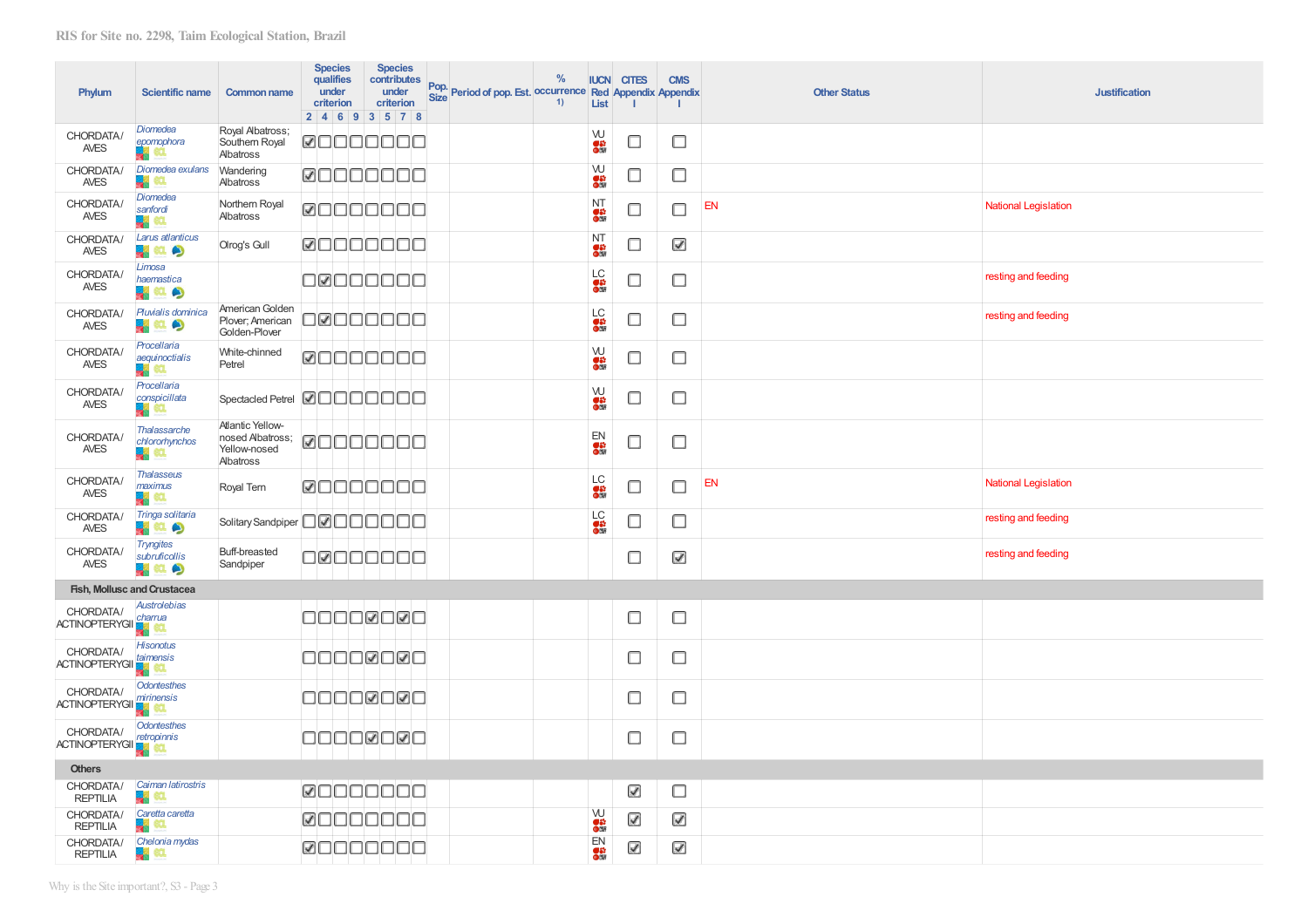| Phylum                          | <b>Scientific name</b>                                    | <b>Common name</b>                                          | <b>Species</b><br>qualifies<br>under<br>criterion |                |               | <b>Species</b><br>contributes<br>under<br>criterion<br>2 4 6 9 3 5 7 8 | Pop. Period of pop. Est. occurrence Red Appendix Appendix | $\%$<br>1) | List                       | <b>IUCN CITES</b><br>-1 | <b>CMS</b> | <b>Other Status</b> | <b>Justification</b> |
|---------------------------------|-----------------------------------------------------------|-------------------------------------------------------------|---------------------------------------------------|----------------|---------------|------------------------------------------------------------------------|-----------------------------------------------------------|------------|----------------------------|-------------------------|------------|---------------------|----------------------|
| CHORDATA/<br><b>MAMMALIA</b>    | <b>Ctenomys</b><br>flamarioni<br><b>E</b> d ea            | Flamarion's Tuco- <b>DEE ENDEED</b><br>tuco                 |                                                   |                |               |                                                                        |                                                           |            | EN<br>O <sup>3</sup>       | $\Box$                  | □          |                     |                      |
| CHORDATA/<br><b>REPTILIA</b>    | Dermochelys<br>coriacea<br>age ea.                        |                                                             |                                                   |                |               | ROOOOOO                                                                |                                                           |            | W<br><b>Si</b>             | ⊽                       | ☑          |                     |                      |
| CHORDATA/<br><b>REPTILIA</b>    | Eretmochelys<br>imbricata<br><b>E</b> d ed.               |                                                             |                                                   | <b>MUUUUUU</b> |               |                                                                        |                                                           |            | CR<br><mark>63</mark>      | ⊽                       | ☑          |                     |                      |
| CHORDATA/<br><b>MAMMALIA</b>    | Hydrochoerus<br>hydrochaeris<br><b>o</b> ea               |                                                             |                                                   |                | 11 11 11 11 1 |                                                                        |                                                           |            |                            | c                       | С          |                     |                      |
| ARTHROPODA/<br><b>ARACHNIDA</b> | Latonigena taim<br>÷<br>61                                |                                                             |                                                   | 0000000        |               |                                                                        |                                                           |            |                            | □                       | О          |                     |                      |
| CHORDATA/<br><b>MAMMALIA</b>    | Leopardus<br>geoffroyi<br><b>E</b> a                      | Geoffroy's Cat                                              |                                                   | 0000000        |               |                                                                        |                                                           |            | LC<br>68                   | ⊽                       | c          | W                   | National Legislation |
| CHORDATA/<br><b>REPTILIA</b>    | Lepidochelys<br>olivacea<br>물에 61.                        |                                                             |                                                   | <b>ØOOOOOO</b> |               |                                                                        |                                                           |            | WU<br><b>SH</b>            | ⊽                       | ☑          |                     |                      |
| CHORDATA/<br><b>MAMMALIA</b>    | Lontra longicaudis<br><b>E</b> d ea                       | Neotropical Otter                                           |                                                   | <b>ØOOOOOO</b> |               |                                                                        |                                                           |            | <b>NT</b><br>$\frac{1}{2}$ | ⊽                       | □          |                     |                      |
| CHORDATA/<br><b>MAMMALIA</b>    | Lycalopex<br>gymnocercus<br><b>o</b> ea                   |                                                             |                                                   |                | 70 H H        |                                                                        |                                                           |            |                            | С                       | c          |                     |                      |
| CHORDATA/<br><b>MAMMALIA</b>    | Mazama<br>qouazoubira<br><b>e</b> ea                      |                                                             |                                                   |                |               | MOOOOOOO                                                               |                                                           |            | WU<br>SS                   | С                       | $\Box$     |                     |                      |
| CHORDATA/<br><b>AMPHIBIA</b>    | Physalaemus<br>biligonigerus<br><b>Band</b> ext           |                                                             |                                                   | والمالا والا   |               |                                                                        |                                                           |            |                            | С                       | □          |                     |                      |
| CHORDATA/<br><b>AMPHIBIA</b>    | Siphonops<br>annulatus<br>$\frac{1}{2}$ and $\frac{1}{2}$ |                                                             |                                                   | חחחחר          |               |                                                                        |                                                           |            |                            | Е                       | □          |                     |                      |
| CHORDATA/<br><b>REPTILIA</b>    | <b>Trachemys</b><br>dorbigni<br><b>E</b> d et             |                                                             |                                                   |                | 700           |                                                                        |                                                           |            |                            | С                       | С          |                     |                      |
| CHORDATA/<br><b>MAMMALIA</b>    | <b>Wilfredomys</b><br>oenax<br><b>R</b> efere             | Greater Wilfred's<br>Mouse; Rufous-<br>nosed<br>Wilfredomys | ΩΓ                                                | nnnn           |               |                                                                        |                                                           |            | EN<br>O <sup>3</sup>       | С                       | С          |                     |                      |

*1) Percentage of the total biogeographic population at the site*

The Taim Ecological Station shelters important populations of reptiles and mammals that are threatened according to the national list of endangered species and included in the IUCN Red List.

# 3.4 - Ecological communities whose presence relates to the international importance of the site

<no data available>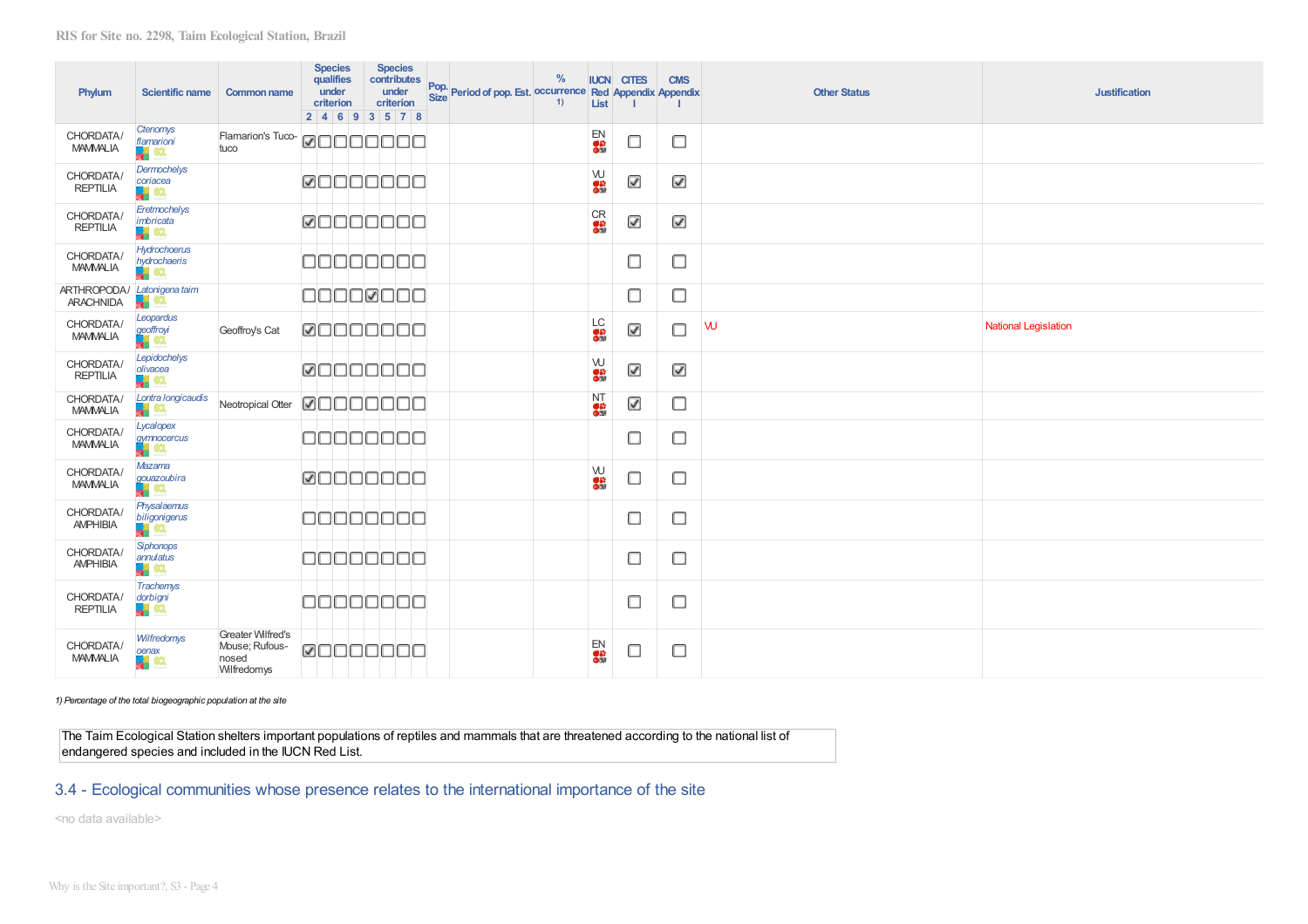# 4 - What is the Site like? (Ecological character description)

# 4.1 - Ecological character

The Taim Ecological Station is recognized worldwide as one of the most important conservation areas, preserving wetlands and lagoons, fields, dunes and forests, and sheltering a great diversity of species of plants and animals. Its birdlife draws attention, part from the migratory northern hemisphere countries, part from the Southern Cone and other species that live here all year round. The exuberant and easy viewing wildlife is a differential offered by the region. There are over 220 species of birds, among billed pochards, Coscoroba coscoroba and Cygnus melanocoryphus, Chaunatorquata, sandpipers and passerines. Typical site for reptiles and amphibians found in swamps, the Caiman latirostris and the Trachemys dorbigni, are easily found in these swamps. The Hydrochoerus hydrochaeris) is extremely abundant and the Lycalopex gymnocercus is more visible at dusk.

Endangered species such as the Lontralongicaudis and Circus cinereus are found in more remote areas of the Unit. The flora of Taim is adapted to this coastal region. From the reeds and sedges of wetlands, grasslands and shrubs of the fields and dunes to the clumps of forest sandbank, a wide variety of plants are found. Many species are considered medicinal, others have their ornamental value, such as orchids, and their distributions respond to climatic factors, soil, presence of water and stress caused by wind and temperature, typical of the region. Samples of the Pampa ecosystem can be seen in its most exuberant, preserved form and kept away from the pressure of cattle raising on this type of ecosystem.

This conservation unit is noted for its value as genetic and landscape heritage, due to its high biological and ecosystem diversity, and for being one of the remnants of this type of ecosystem. The Taim has a very important role in maintaining the ecological balance of the area. These functions include food production, biodiversity conservation, flooding prevention and pollution control. The most important processes in this ecosystem are the generation of soil, plant production and storage of nutrient, water and biodiversity (NEMA, 2008).

In addition, the conservation unit is a core zone of the Biosphere Reserve of the Atlantic forest and of great importance due to the presence of endangered and endemic species (Programme "Man and the Biosphere" (Man and the Biosphere Programme) (UNESCO, 1998; NEMA, 2008).

# 4.2 - What wetland type(s) are in the site?

| Marine or coastal wetlands       |            |                                            |                              |                              |
|----------------------------------|------------|--------------------------------------------|------------------------------|------------------------------|
| Wetland types (code and<br>name) | Local name | Ranking of extent (1: greatest - 4: least) | Area (ha)<br>of wetland type | Justification of Criterion 1 |
| F: Estuarine waters              |            |                                            |                              | Representative               |

#### Inland wetlands

| Wetland types (code and<br>name)                                                             | Local name | Ranking of extent (1: greatest - 4: least) | Area (ha)<br>of wetland type | <b>Justification of Criterion 1</b> |
|----------------------------------------------------------------------------------------------|------------|--------------------------------------------|------------------------------|-------------------------------------|
| Fresh water > Lakes and<br>pools >> Tp: Permanent<br>freshwater marshes/<br>pools            |            |                                            |                              | Representative                      |
| Fresh water > Marshes on<br>inorganic<br>soils >> Xf: Freshwater.<br>tree-dominated wetlands |            |                                            |                              | Representative                      |

# 4.3 - Biological components

#### 4.3.1 - Plant species

<no data available>

#### 4.3.2 - Animal species

<no data available>

# 4.4 - Physical components

#### 4.4.1 - Climate

| <b>Climatic region</b>                             | <b>Subregion</b>                                                   |
|----------------------------------------------------|--------------------------------------------------------------------|
| C: Moist Mid-Latitude<br>climate with mild winters | Cfa: Humid subtropical<br>(Mild with no dry season,<br>hot summer) |

The climate is subtropical, It is temperate humid with hot summer(Cfa) (Koöppen, 1936), which makes this region different from other existing wetlands in Brazil due to climate characteristics in this region, with well-distributed four seasons throughout the year (Lima, 2011).

#### 4.4.2 - Geomorphic setting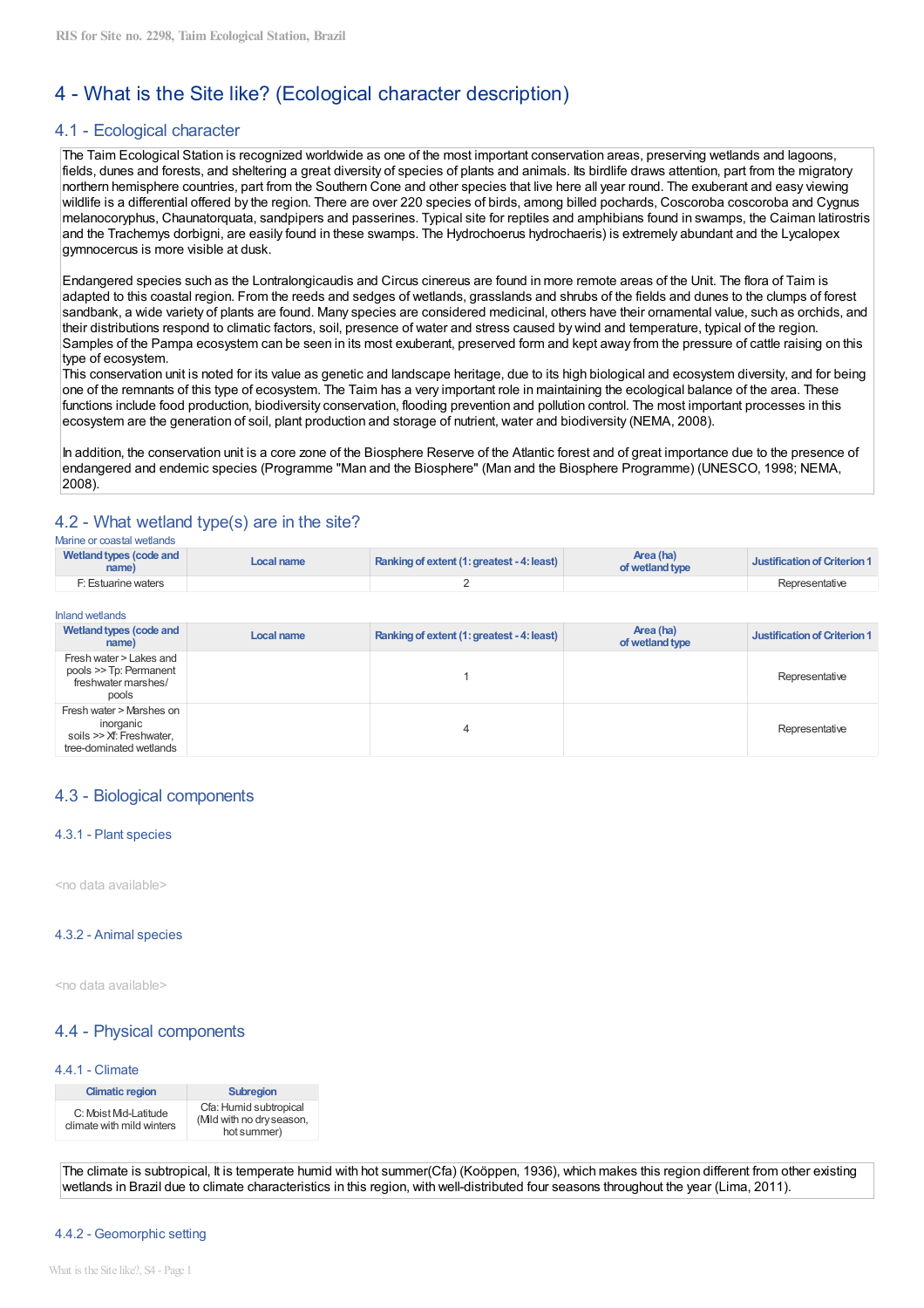| a) Mnimum elevation above sea level (in<br>5<br>metres)  |                                     |
|----------------------------------------------------------|-------------------------------------|
| a) Maximum elevation above sea level (in<br>9<br>metres) |                                     |
|                                                          | Fntire river basin $\square$        |
|                                                          | Upper part of river basin $\Box$    |
|                                                          | Middle part of river basin $\Box$   |
|                                                          | Lower part of river basin $\Box$    |
|                                                          | More than one river basin $\square$ |
|                                                          | Not in river basin                  |
|                                                          | Coastal                             |

Please name the river basin or basins. If the site lies in a sub-basin, please also name the larger river basin. For a coastal/marine site, please name the sea or ocean.

The Taim Ecological Station is located on the coastal plain of Rio Grande do Sul.

#### 4.4.3 - Soil

Mneral  $\n *Q*\n$ 

Organic <sup>2</sup>

No available information  $\square$ 

Are soil types subject to change as a result of changing hydrological Yes O No ( conditions (e.g., increased salinityor acidification)?

#### Please provide further information on the soil (optional)

The entire area has a certain diversity in terms of soils, with common impermeability characteristics in a greater or lesser degree, hydromorphism (poor draining), and very high groundwater, or even above the surface, and salinity (BRASIL, 1973,Tucci et al., 1996).

#### 4.4.4 - Water regime

| Water permanence        |
|-------------------------|
| Presence?               |
| Usually permanent water |
| present                 |

#### Source of water that maintains character of the site

**Presence? Predominant water source** Water inputs from rainfall ⊽

#### Water destination

| Presence? |
|-----------|
| Unknown   |

#### Stability of water regime

| Presence?                |
|--------------------------|
| Water levels fluctuating |
| (including tidal)        |

#### Please add any comments on the water regime and its determinants (if relevant). Use this boxto explain sites with complex hydrology:

According to Tucci and colleagues (1996), the water entry in the system is provided only by rainfall, and a significant contribution provided by a concentrated stream flow does not occur in the system area. The variation of the water regimes in Taim (Tucci et al., 1996) may be related to the species of the wetland macrophytes, determining not only the presence/absence as well as its distribution (Motta Marques et al., 1997).

#### 4.4.5 - Sediment regime

- Significant erosion of sediments occurs on the site  $\Box$
- Significant accretion or deposition of sediments occurs on the site  $\Box$
- Significant transportation of sediments occurs on or through the site  $\Box$
- Sediment regime is highly variable, either seasonally or inter-annually  $\Box$ 
	- Sediment regime unknown

#### 4.4.6 - Water pH

Acid (pH<5.5)  $\Box$ 

- Circumneutral (pH:  $5.5$ -7.4 )  $\Box$ 
	- Alkaline (pH>7.4)  $\Box$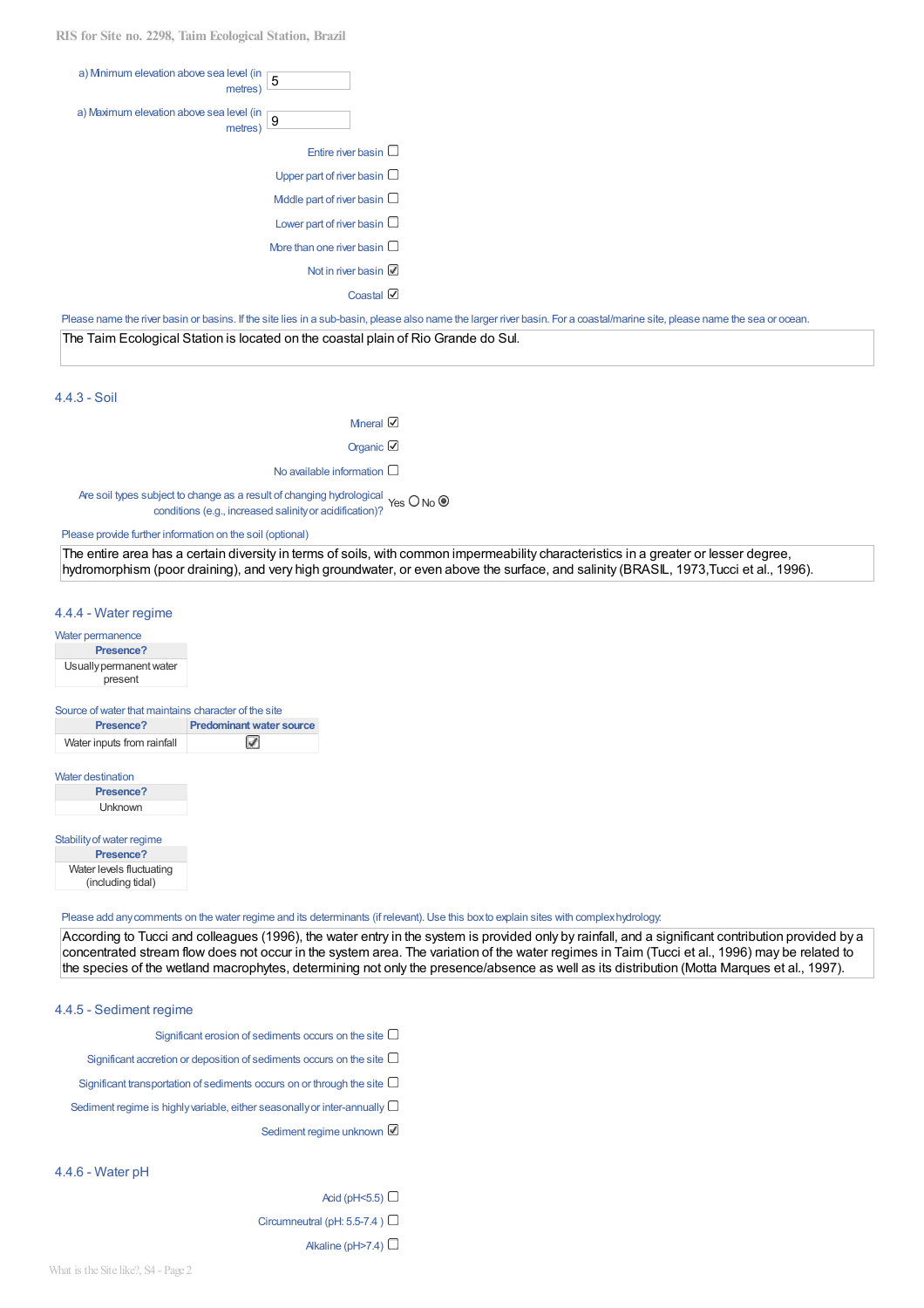Unknown **☑** 

4.4.7 - Water salinity

Fresh (< $0.5$  g/l)  $\Box$ 

Mixohaline (brackish)/Mixosaline (0.5-30 g/l)

Euhaline/Eusaline (30-40 g/l)

Hyperhaline/Hypersaline (>40 g/l)  $\Box$ 

Unknown  $\nabla$ 

4.4.8 - Dissolved or suspended nutrients in water

| Eutrophic $\square$  |
|----------------------|
| Mesotrophic $\Box$   |
| Oligotrophic $\Box$  |
| Dystrophic $\square$ |
| Unknown <b></b>      |

4.4.9 - Features of the surrounding area which may affect the Site

Please describe whether, and if so how, the landscape and ecological

characteristics in the area surrounding the Ramsar Site differ from the  $\,$ i) broadly $\,$ similar  $\rm O$  ii) significantly different  $\,$ 

site itself:

Surrounding area has greater urbanisation or development  $\Box$ 

Surrounding area has higher human population density  $\Box$ 

Surrounding area has more intensive agricultural use  $\Box$ 

Surrounding area has significantly different land cover or habitat types  $\Box$ 

Please describe other ways in which the surrounding area is different:

Around the site, the main activity is farming, mostly rice cultivation in large areas, which are irrigated by flooding. This type of farming uses, in the summer months, a large amount of water, thus a significant reduction in the level of ponds in a period of low rainfall, which ultimately affects the water level within the Taim (Motta Marques & Villanueva, 2001). There are also fishing, livestock and pasture and reforestation activities.

## 4.5 - Ecosystem services

#### 4.5.1 - Ecosystem services/benefits

#### Provisioning Services

| <b>Ecosystem service</b> | <b>Examples</b>                                         | Importance/Extent/Significance |  |
|--------------------------|---------------------------------------------------------|--------------------------------|--|
| Food for humans          | Sustenance for humans<br>(e.g., fish, molluscs, grains) |                                |  |
| Fresh water              | Water for irrigated<br>agriculture                      | not relevant for site          |  |

#### **Regulating Services**

| <b>Ecosystem service</b><br><b>Examples</b><br>Erosion protection<br>retention |                                         |                                                   | Importance/Extent/Significance |
|--------------------------------------------------------------------------------|-----------------------------------------|---------------------------------------------------|--------------------------------|
|                                                                                |                                         | Soil, sediment and nutrient                       | not relevant for site          |
|                                                                                | Pollution control and<br>detoxification | Water purification/waste<br>treatment or dilution | not relevant for site          |

#### Cultural Services

| <b>Ecosystem service</b> | <b>Examples</b>                     | Importance/Extent/Significance |
|--------------------------|-------------------------------------|--------------------------------|
| Recreation and tourism   | Recreational hunting and<br>fishing | not relevant for site          |

#### Supporting Services

| Ecosystem service | <b>Examples</b>                   | Importance/Extent/Significance |  |
|-------------------|-----------------------------------|--------------------------------|--|
| Soil formation    | Accumulation of organic<br>matter | not relevant for site          |  |

Have studies or assessments been made of the economic valuation of  $Y$ es O No O Unknown ( ecosystem services provided bythis Ramsar Site?

#### 4.5.2 - Social and cultural values

i) the site provides a model of wetland wise use, demonstrating the application of traditional knowledge and methods of management and  $\Box$ use that maintain the ecological character of the wetland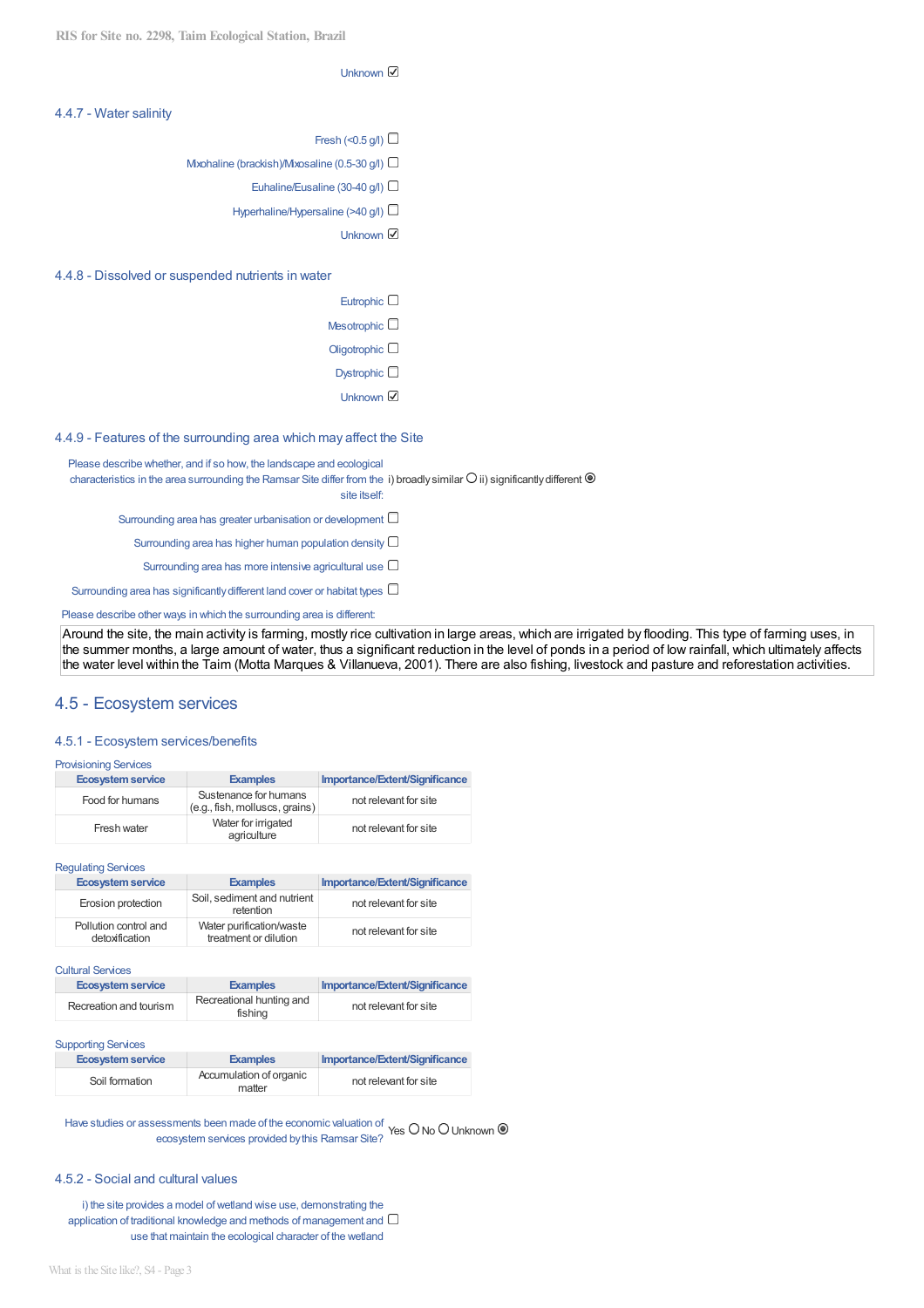ii) the site has exceptional cultural traditions or records of former civilizations that have influenced the ecological character of the wetland

#### Description if applicable

Within the limits of the Taim Ecological Station, there is the presence of "Cerritos". According to Schäfer (2009), a Cerrito or landfill is an artificial elevation of the ground in the middle of wetlands of the Laguna dos Patos, Mirim and Mangueira. The indigenous people would build them in order to obtain shelter from the waters. The Cerrito has an ellipsoid or circular shape, measuring 15-100 m in diameter and 0.5 to 6.0 m tall. It consists mainly of land, or large amount of human food leftovers, lying alone or in groups of 2-5 Cerritos. Over them, houses were built that seem to have had circular or oval shapes. These were built probably during successive occupations of the indigenous groups of hunters and gatherers who lived in this region for at least 4,000 B.P.

iii) the ecological character of the wetland depends on its interaction  $\square$ with local communities or indigenous peoples

iv) relevant non-material values such as sacred sites are present and their existence is strongly linked with the maintenance of the ecological  $\Box$ character of the wetland

# 4.6 - Ecological processes

<no data available>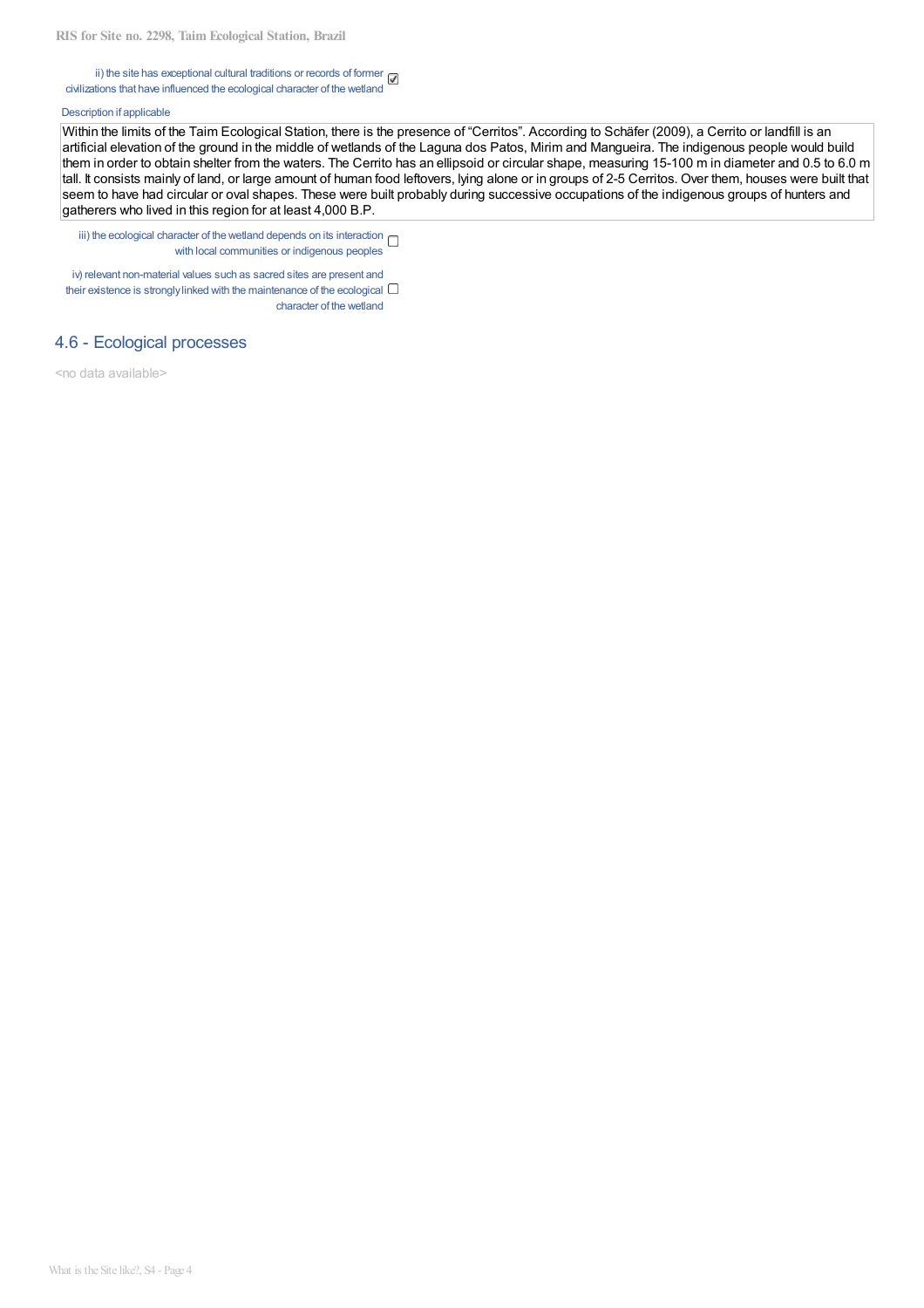# 5 - How is the Site managed? (Conservation and management)

# 5.1 - Land tenure and responsibilities (Managers)

# 5.1.1 - Land tenure/ownership

| Public ownership               |                               |                         |  |  |
|--------------------------------|-------------------------------|-------------------------|--|--|
| Category                       | <b>Within the Ramsar Site</b> | In the surrounding area |  |  |
| National/Federal<br>government |                               |                         |  |  |
| Public land (unspecified)      |                               |                         |  |  |

Private ownership

| Category                                      | <b>Within the Ramsar Site</b> | In the surrounding area |
|-----------------------------------------------|-------------------------------|-------------------------|
| Other types of<br>private/individual owner(s) |                               |                         |

#### Provide further information on the land tenure / ownership regime (optional):

The Ecological Station of Taim has public domain. In the area around the site, there are certain private properties that exert agriculture and cattle raising activities and there are also lands that belong to the Federal Government.

## 5.1.2 - Management authority

| Please list the local office / offices of any   ICMBio/MMA.<br>agency or organization responsible for<br>managing the site: |                                                                                                                                        |
|-----------------------------------------------------------------------------------------------------------------------------|----------------------------------------------------------------------------------------------------------------------------------------|
| Provide the name and title of the person or<br>people with responsibility for the wetland:                                  | Henrique Horn Ilha - Analista Ambiental da ESEC Taim                                                                                   |
| Postal address:                                                                                                             | Estação Ecológica do Taim – BR 471, km 537 - Caixa Postal 28 – Avenida Rio Grande n°45 – AC<br>Cassino/Rio Grande - RS - CEP 96207-970 |
|                                                                                                                             | E-mail address: $ $ henrique.ilha@icmbio.gov.br                                                                                        |

# 5.2 - Ecological character threats and responses (Management)

#### 5.2.1 - Factors (actual or likely) adversely affecting the Site's ecological character

| Human settlements (non agricultural)       |                      |                         |                 |                         |
|--------------------------------------------|----------------------|-------------------------|-----------------|-------------------------|
| <b>Factors adversely</b><br>affecting site | <b>Actual threat</b> | <b>Potential threat</b> | Within the site | In the surrounding area |
| Housing and urban areas                    | High impact          |                         |                 | v                       |

Agriculture and aquaculture

| <b>Factors adversely</b><br>affecting site | <b>Actual threat</b> | <b>Potential threat</b> | Within the site | In the surrounding area |
|--------------------------------------------|----------------------|-------------------------|-----------------|-------------------------|
| Annual and perennial non-<br>timber crops  | High impact          |                         |                 |                         |
| Wood and pulp plantations                  |                      | High impact             |                 |                         |

| Energy production and mining               |                      |                         |                 |                         |
|--------------------------------------------|----------------------|-------------------------|-----------------|-------------------------|
| <b>Factors adversely</b><br>affecting site | <b>Actual threat</b> | <b>Potential threat</b> | Within the site | In the surrounding area |
| Renewable energy                           |                      | Medium impact           |                 |                         |

#### Transportation and service corridors

| <b>Factors adversely</b><br>affecting site | <b>Actual threat</b> | <b>Potential threat</b> | Within the site | In the surrounding area |
|--------------------------------------------|----------------------|-------------------------|-----------------|-------------------------|
| Roads and railroads                        | High impact          |                         |                 |                         |

#### Biological resource use

| <b>Factors adversely</b><br>affecting site  | <b>Actual threat</b> | <b>Potential threat</b> | Within the site | In the surrounding area |
|---------------------------------------------|----------------------|-------------------------|-----------------|-------------------------|
| Fishing and harvesting<br>aquatic resources | Medium impact        |                         |                 |                         |

#### 5.2.2 - Legal conservation status

Global legal designations

| <b>Designation type</b>  | Name of area                         | Online information url | <b>Overlap with Ramsar Site</b> |
|--------------------------|--------------------------------------|------------------------|---------------------------------|
| UNESCO Biosphere Reserve | Biosphere Reserve of the<br>Atlantic |                        | whole                           |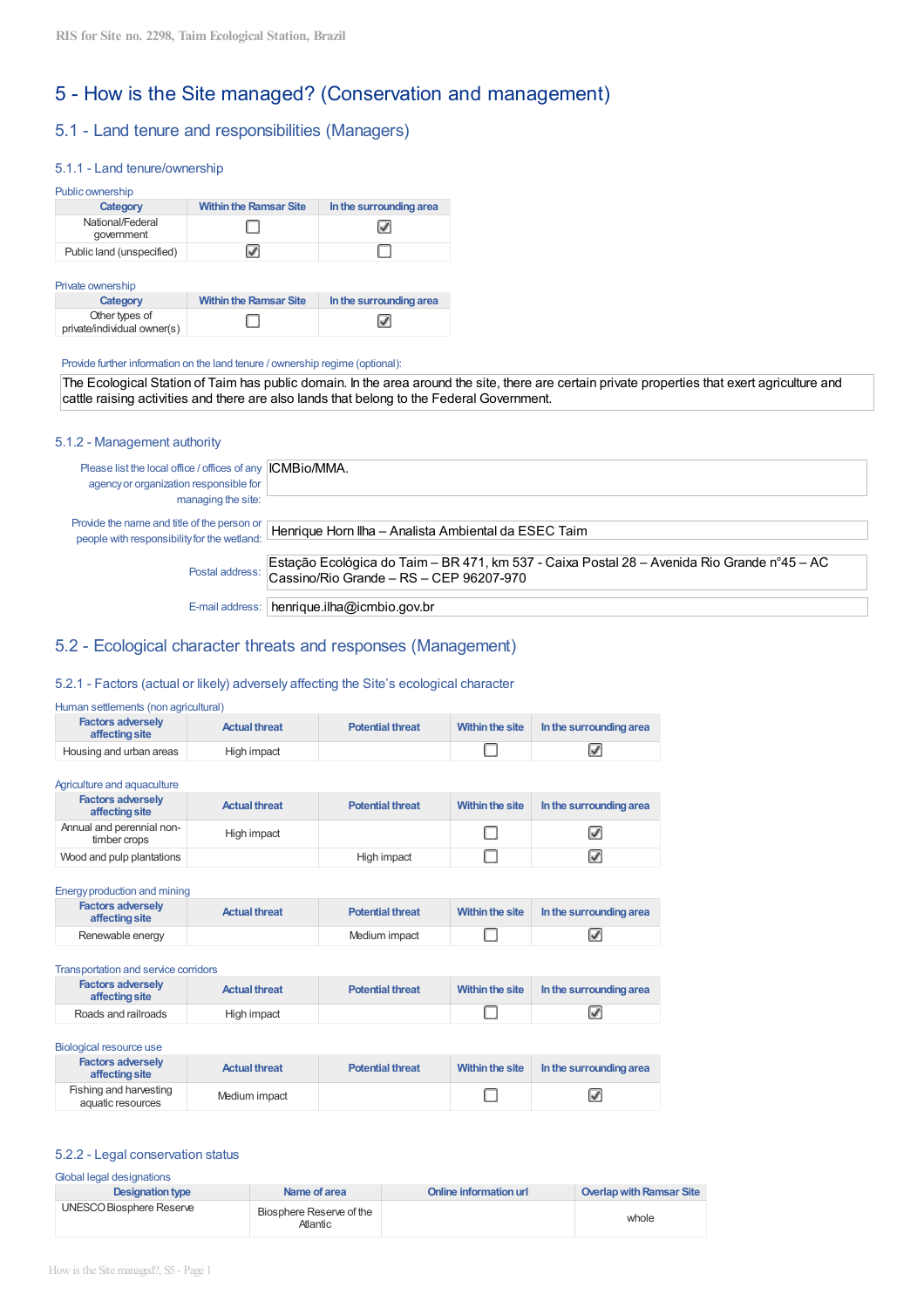#### National legal designations

| <b>Designation type</b>                          | Name of area               | Online information url | Overlap with Ramsar Site |
|--------------------------------------------------|----------------------------|------------------------|--------------------------|
| Federal Conservation Unit (Decree n°<br>92.96.3) | Ecological Station of Taim |                        | whole                    |

#### 5.2.3 - IUCN protected areas categories (2008)

Ia Strict Nature Reserve

- Ib Wilderness Area: protected area managed mainly for wilderness  $\Box$ protection
	- II National Park: protected area managed mainly for ecosystem protection and recreation
- III Natural Monument: protected area managed mainly for conservation of specific natural features
- IVHabitat/Species Management Area: protected area managed mainly for conservation through management intervention
- VProtected Landscape/Seascape: protected area managed mainly for  $\Box$ landscape/seascape conservation and recreation
- VI Managed Resource Protected Area: protected area managed mainly for the sustainable use of natural ecosystems

#### 5.2.4 - Key conservation measures

| Legal protection |               |
|------------------|---------------|
| <b>Measures</b>  | <b>Status</b> |
| Legal protection | Implemented   |

#### Habitat

| <b>Measures</b>          |          |  |
|--------------------------|----------|--|
| Land conversion controls | Proposed |  |
|                          |          |  |

#### Human Activities

| <b>Measures</b>                                                            | <b>Status</b> |
|----------------------------------------------------------------------------|---------------|
| Management of water<br>abstraction/takes                                   | Proposed      |
| Research                                                                   | Implemented   |
| Communication, education,<br>and participation and<br>awareness activities | Proposed      |
| Livestock<br>management/exclusion<br>(excluding fisheries)                 | Proposed      |

#### **Other**

- Stimulate the production of Organic Rice in the surroundings and in the buffer zone of the unit, making cultivation practices compatible with the conservation objectives of ESEC Taim;

- Creation of Reservas Particulares do Patrimonio Natural (RPPNs) by the reforestation companies located in the buffer zone of ESEC Taim

#### 5.2.5 - Management planning

Is there a site-specific management plan for the site? In preparation

Has a management effectiveness assessment been undertaken for the Yes  $\bigcirc$  No ( site?

If the site is a formal transboundarysite as indicated in section Data and location > Site location, are there shared management planning Yes  $\Box$  No ( processes with another Contracting Party?

Please indicate if a Ramsar centre, other educational or visitor facility, or an educational or visitor programme is associated with the site:

The Taim Ecological Station has in the area of its Administrative Headquarters, a museum that is open to the public. This museum gives visitors greater contact and knowledge about this wetland environment. In addition to this museum, it is the management's intention to build an Interpretation Center of the Ecological Station of Taim (Annex 14), which is in preparation. The Unit receives annually a large amount of visitors, including tourists, students from schools and universities. During the visit a presentation on the conservation is performed.

#### 5.2.6 - Planning for restoration

Is there a site-specific restoration plan? Please select a value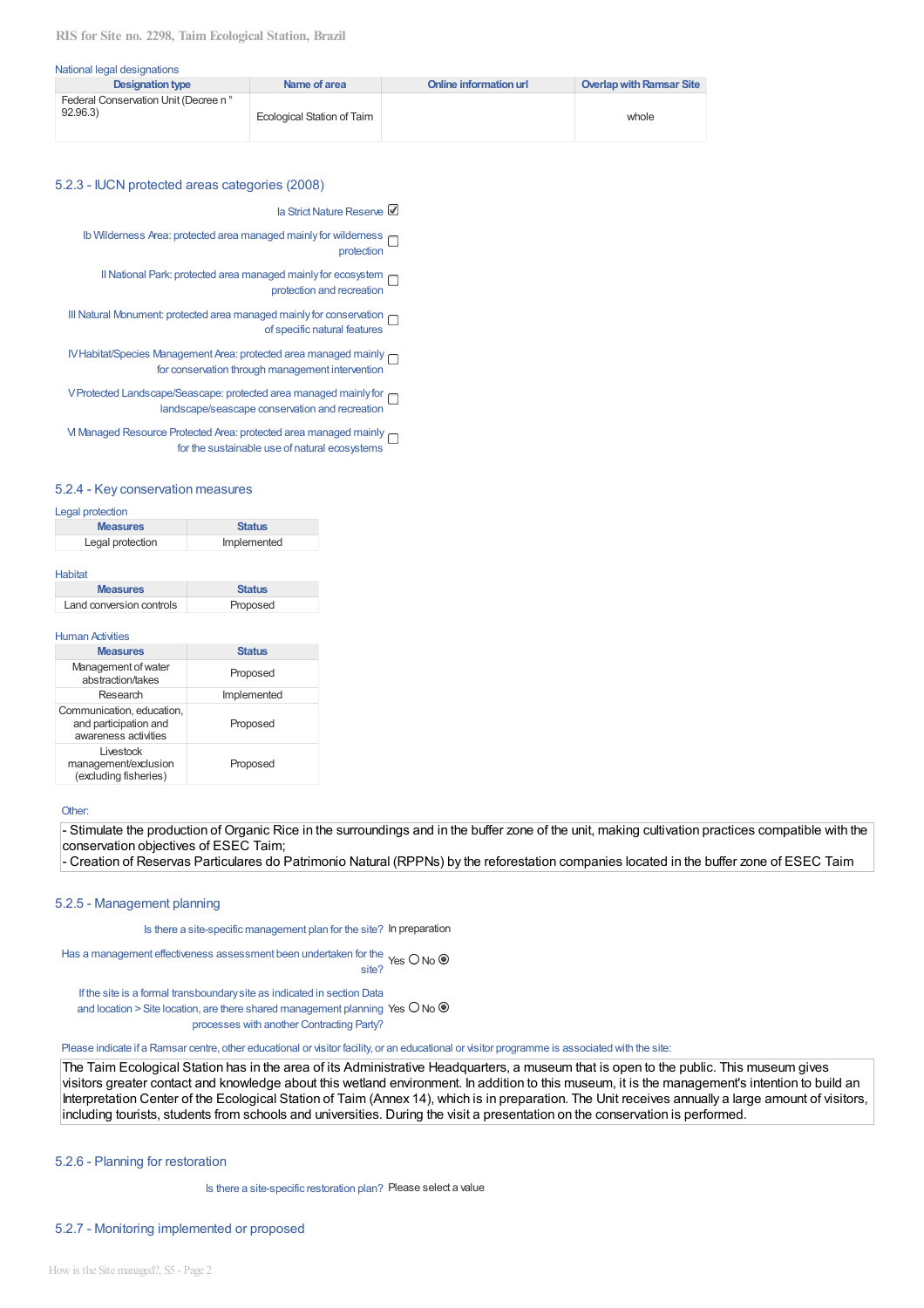<no data available>